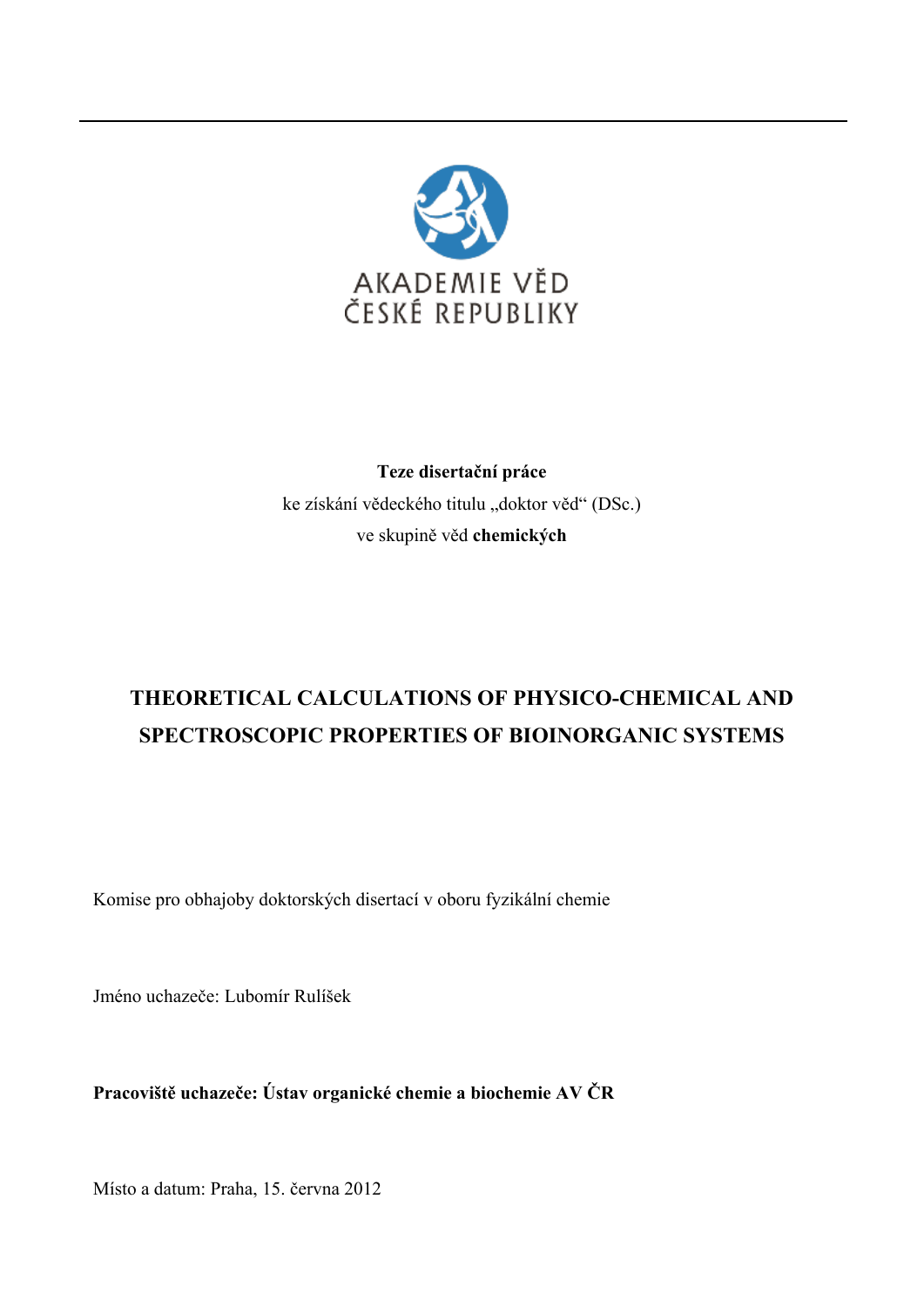#### **Summary**

Among the various essential elements in biocatalysis, metalloproteins play a specific role by catalysing reactions that would not occur under physiological conditions. The presence of metal ions is thus crucial for the oxidation/reduction processes, electron transfer, spin-forbidden reactions and 'difficult reactions', such as  $N_2$ ,  $O_2$ ,  $C-H$  bond breaking. These processes are intimately involved in the fundamental elements of life, e.g. respiration and photosynthesis. Enormous efforts, both experimental and theoretical, have been exerted to understand the structure and function of metalloproteins (and bioinorganic systems in general). While experiments (e.g., Xray crystallography, various spectroscopic techniques, electrochemistry) are crucial in initial phases of our understanding to a particular system, theoretical calculations complement these data by providing a unique one-to-one structure-energy mapping. As such, they play indispensable role in elucidating the reaction mechanisms of bioinorganic systems, provide an insight into the phenomena of metal-ion selectivity, and shed light on the physicochemical principles (laws) governing the behaviour of these systems.

In the presented thesis, our efforts in the area of *theoretical bioinorganic chemistry* are compiled. It includes theoretical studies of reaction mechanisms of selected metalloproteins (often containing polynuclear active sites with open-shell metal ions): trinuclear copper site found in multi-copper oxidases (MCOs), dinuclear non-heme iron  $\Delta^9$ -desaturase ( $\Delta^9D$ ), dinuclear zinc glutamate carboxypeptidase II (GCPII), and mononuclear manganese super-oxide dismutase (MnSOD). All of them represent highly challenging systems for quantum chemical methodology either due to the complexity of the electronic structure of the active site (MCOs, MnSOD,  $\Delta^9$ D) or a conformational complexity of the substrate in presumably 'electronically simpler' GCPII. It is shown that only by a tight interplay between theory and experiment (X-ray, spectroscopic, kinetic, and thermodynamic data) it is possible to formulate consensus reaction mechanisms for these complicated systems.

Also, closely related to bioinorganic chemistry is our ongoing research concerning the metal-ion selectivity with the long-term vision of *in silico* design of smaller artificial metalloenzymes (in the literature sometimes nicknamed 'artzymes'). Currently, it is at the stage of the design of shorter peptide sequences selectively binding selected metal ions. Condition *sine qua non* for successful accomplishment of this project is the ability to quantitatively calculate the complexion (free) energy changes associated with the binding of metal ions in biomolecules and theoretically predict the metal-ion selectivity.

Finally, methodological issues originating from our calculations of thermodynamic, kinetic, and spectroscopic properties of bioinorganic systems gave rise to modest contributions to quantum chemical and combined quantum and molecular mechanical (QM/MM) theory.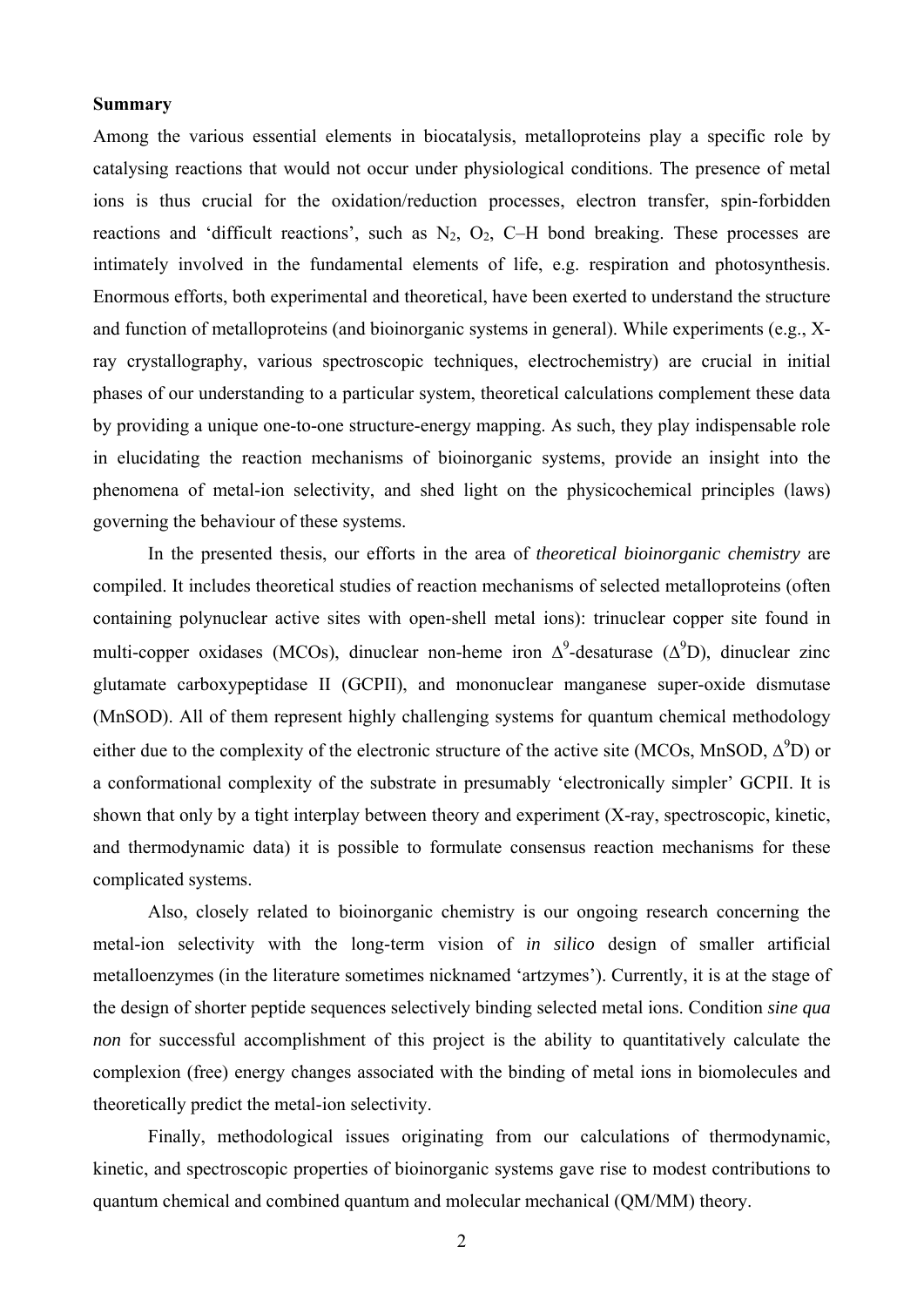#### **Introduction**

In general, chemical and biochemical sciences have made enormous progress by exploring both experimental and theoretical methods to understand the fundamental aspects of (bio)chemical reactions. The same is true for a more specific (and specialised) field of bioinorganic chemistry which mostly focuses on metalloproteins as one of the essential catalytic elements in nature. In fact, it is estimated that between one-quarter and one-third of all enzymes contain metal ions in their active site.<sup>[1](#page-14-0)</sup> The set of reactions catalysed by metalloproteins is very broad and metal ions play a crucial role in catalysing processes associated with large reaction barriers, such as activation of C-H,<sup>2</sup> O=O,<sup>3</sup> or N≡N<sup>4</sup> bonds, and spin-forbidden reactions.<sup>5</sup> They have key importance in the functionality of countless oxidoreductases, which make up approximately 25% of the known enzymes on Earth, $<sup>6</sup>$  and in long-range electron transfer processes.<sup>7</sup></sup>

It is, therefore, highly desirable to study coordination of metal ions in biomolecules and the function of metalloproteins at all levels of the system description. And indeed, the groundbreaking experimental studies have often been supported by theoretical work elucidating the underlying physicochemical principles. It has been a natural consequence of the recent progress in quantum chemical methodology and the increase of computer power that have led to a situation where the methods of theoretical chemistry complement and at the same time rival their experimental counterparts. $8$  In this way, we have begun to understand the fundamental physicochemical features of metalloenzyme catalysis.9

 The major advantage of using quantum chemistry in studies of biomolecules is complementarity of information that can be obtained from the calculations. The energy profiles, changes in electron densities and molecular structures during catalysis (including the transition state structures along a reaction pathway) are important system descriptors which are difficult, if not impossible, to obtain by other techniques. Thus, it is nowadays possible to conveniently model systems containing up to  $\sim$  500 atoms using standard techniques, such as the popular density functional theory (DFT) methods.<sup>10,11</sup> This size of the system is not accessible for the high-level wave function methods; however, recent advances<sup>12,</sup> have considerably extended our possibilities in their usage for bioinorganic systems of a realistic size (approaching 100 atoms).

<span id="page-2-0"></span>The quality and reliability of a particular theoretical study are assessed by comparing the calculated data with their experimental counterparts. In the realm of metalloproteins, the experimental methods are mostly represented by X-ray crystallography, electronic paramagnetic resonance (EPR), including the electron-nuclear double resonance technique (ENDOR), nuclear magnetic resonance (NMR) and various standard spectroscopic techniques, such as absorption spectra, circular dichroism (CD), including magnetic (MCD) and vibrational (VCD) spectra,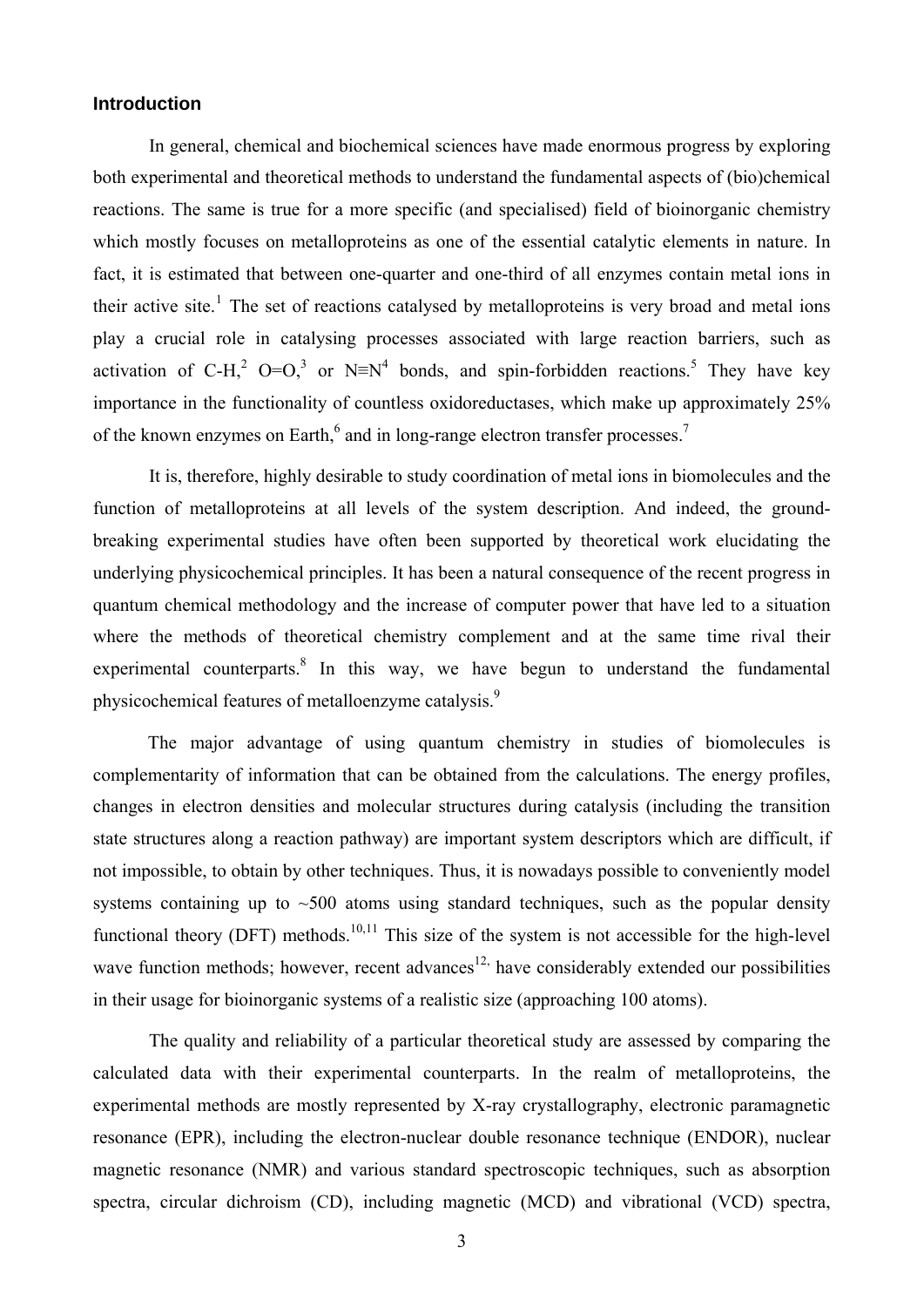resonance Raman spectroscopy, Mössbauer spectroscopy and X-ray absorption techniques (EXAFS, XANES).13 However, the task of calculating the experimental data with spectroscopic accuracy is far from being trivial.<sup>11</sup> Especially for systems with complicated electronic structure (coupled polynuclear metal sites, spin multiplets) new methods need to be developed, applied and tested. Once it is demonstrated that these methods are quantitatively predictive, it truly opens new horizons in the elucidation of molecular structures of reactive intermediates.



Figure 1: The arsenal of tools and methods available in theoretical bioinorganic chemistry and an outline of the general computational strategy in studying the structure, properties and mechanisms of bioinorganic systems. As an illustrative example a dinuclear non-heme diiron enzyme  $\Delta^9$  desaturase is used (in its 1,2,- $\mu$ -peroxodiferric state).<sup>14</sup>

### <span id="page-3-0"></span>**Reaction Mechanisms of Metalloproteins: Correlating Theory and Experiment**

**Multi-Copper Oxidases.** The multicopper oxidases (MCOs) form a class of enzymes playing a variety of physiological roles in organisms, having in common the presence of two copper sites that accommodate four copper ions in total. Utilising these specific features, the MCOs couple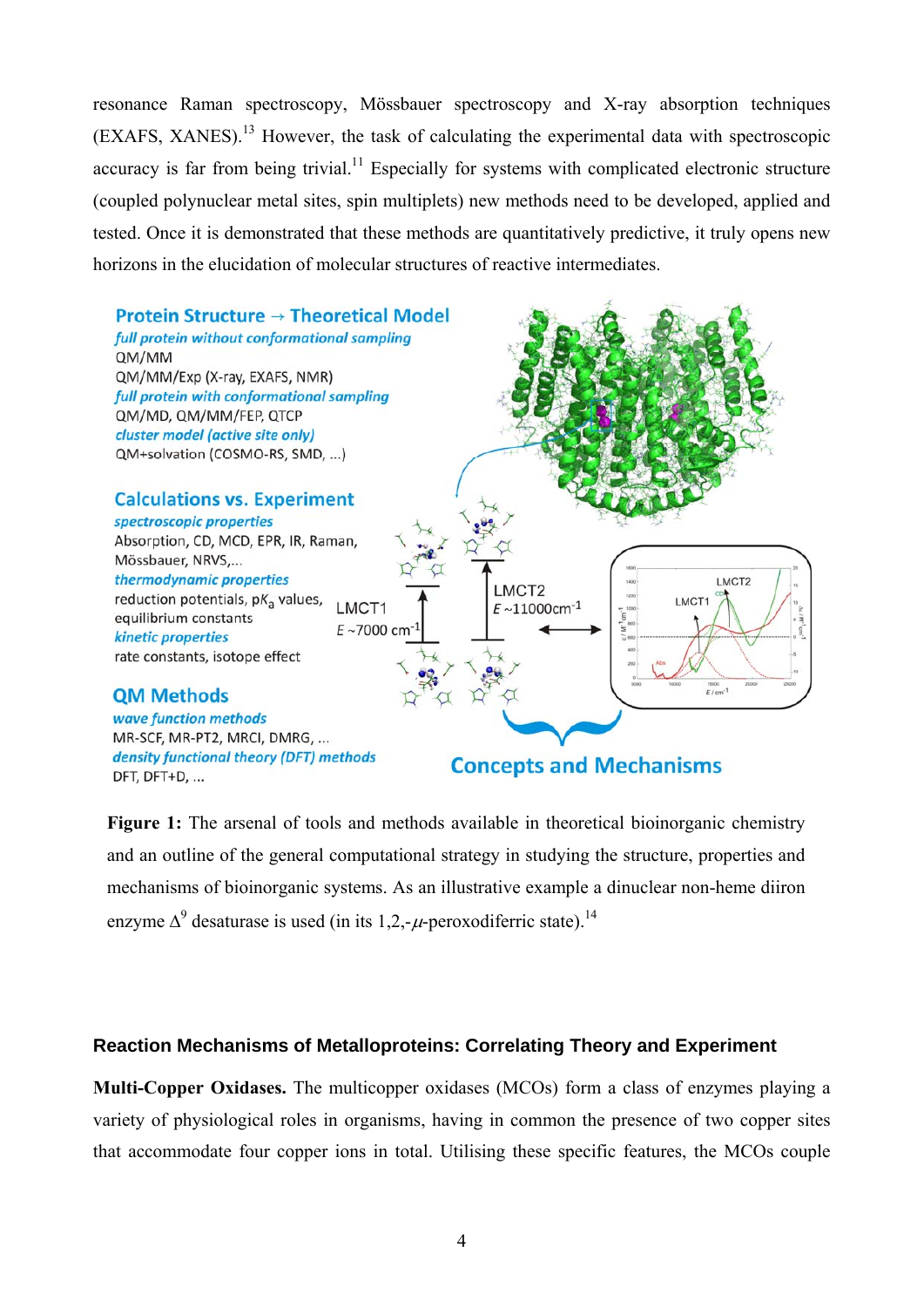four one-electron oxidations of a substrate with a four-electron reduction of molecular oxygen to water $15,16$ .

$$
O_2 + 4e^- + 4H^+ \rightarrow 2H_2O \tag{1}
$$

This reaction takes place at a trinuclear copper cluster (TNC), whereas the substrate is oxidised at a type 1 copper site (Cu-T1), which is  $\sim$ 13 Å away from the TNC. The two sites are connected via a bifurcated  $(Cu_{TNC} - His)_{2} - Cys-Cu_{T1}$  protein chain (where His–Cys–His are three consecutive residues in the protein, of which the two histidines are ligands of two copper ions in the TNC and the Cys is coordinated to the Cu-T1 ion as cysteinate, Figure 2). This structural arrangement is assumed to provide an efficient electron-transfer (ET) pathway between the two sites, transferring the four electrons that are needed for the dioxygen reduction from the Cu-T1 site to the TNC. Therefore, the oxidation states of four copper ions span the full spectrum between  $(Cu^{2+})_4$  and  $(Cu^{+})_4$ .

<span id="page-4-0"></span>There are at least three reasons making the MCOs very interesting (and tempting) for a computational bioinorganic chemist. The first is the inherent (*in vacuo*) instability of many plausible intermediates in the catalytic cycle of MCOs (i.e. the geometrical arrangements of the TNC) as a consequence of the four distinct redox states of the three copper ions (i.e.  $(Cu^{2+})_3$ ,  $(Cu^+)(Cu^{2+})_2$ ,  $(Cu^{2+})(Cu^{+})_2$  and  $(Cu^+)_3$ ) coupled with the various accessible protonation states of the copper ligands originating from water or dioxygen (e.g. oxo, hydroxo and peroxo species).<sup>17</sup> Therefore, the TNC site (the Cu ions with their first-sphere ligands) possesses a high positive charge (+3 or +4 according to the suggested reaction mechanism), which is partly compensated for by two carboxylate residues in the second coordination sphere of the TNC, which are conserved throughout the MCO family (Figure 2).<sup>18</sup> The second reason is the complicated electronic structure of the TNC. In the putative structure of the so-called native intermediate, **NI**, the TNC contains three unpaired spins at the vertices of a triangle, all coupled via an  $O_2^2$  molecule in the centre. This leads to so-called spin-frustration, which means that the exchange coupling between the three pairs of  $Cu^{2+}$  ions cannot be satisfied. In this oxidation state, there are two doublet states and one quartet state close in energy (within a few hundred  $cm^{-1}$ ).<sup>19</sup> The third reason is the unique opportunity to couple the theoretical calculations directly to experimental data and provide their theoretical interpretation.

To tackle this challenging system, our studies involved most of the "theoretical bioinorganic chemistry tools" depicted in Figure 1, specifically quantum mechanics (QM; densityfunctional theory and multi-reference self-consistent field – e.g. CASSCF/CASPT2) calculations,  $17,20,21,22$  combined QM and molecular mechanics (QM/MM) modelling, ranging from standard QM/MM optimisations<sup>17</sup> to the combination of QM/MM optimisation with raw EXAFS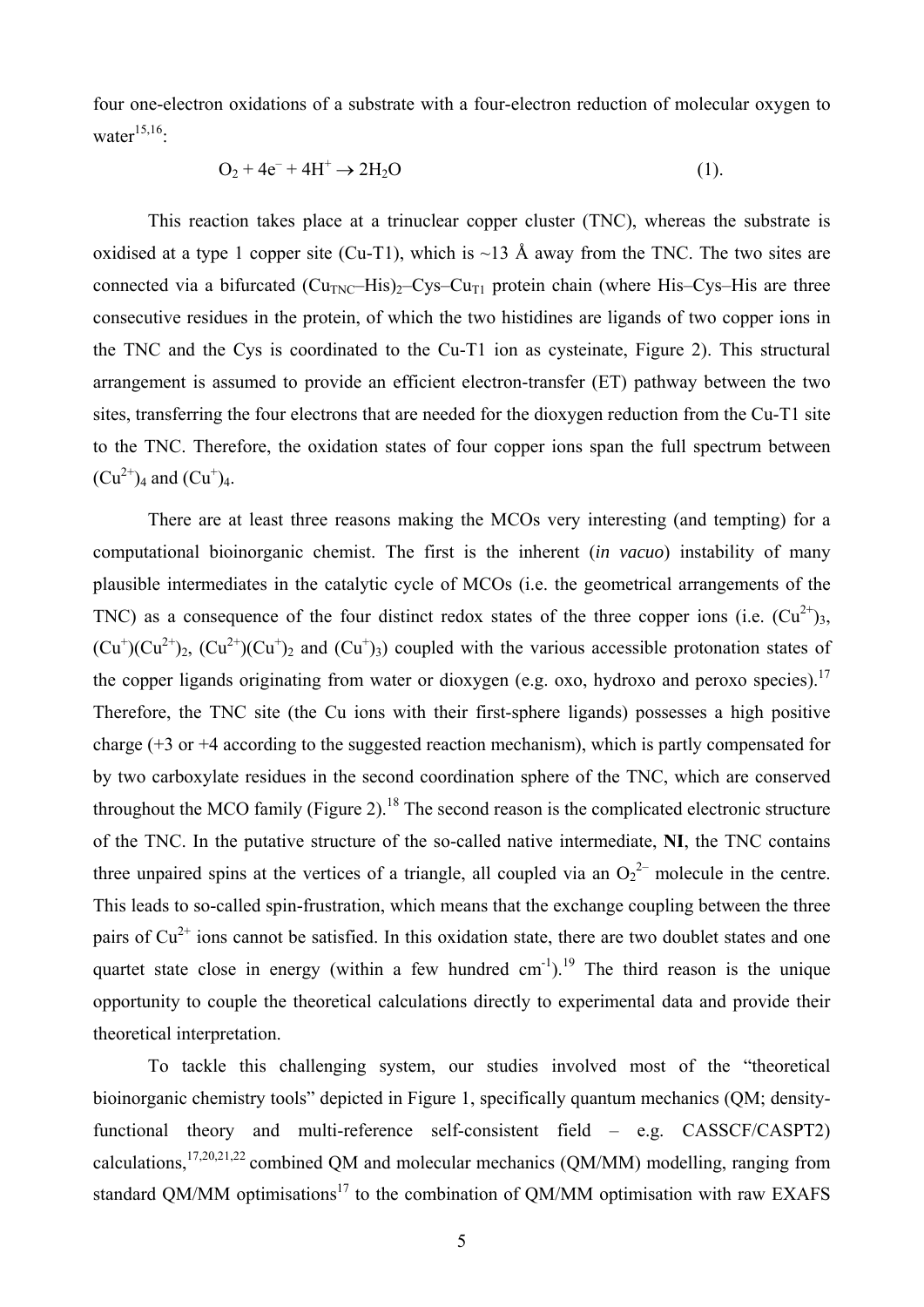<span id="page-5-0"></span>data<sup>23</sup> (QM/MM-EXAFS) to address the  $O_2$  reactivity in the TNC and QM/MM free-energy perturbations<sup>24</sup> (QTCP) to accurately address phenomena such as the Cu-T1  $\rightarrow$  TNC electron transfer (reorganization energies).<sup>25</sup> Our achievements and all the history of MCO theoretical studies are well-documented in great details in our recent comprehensive review.<sup>26</sup>



Figure 2: The general architecture of the trinuclear copper cluster site (the site of the fourelectron  $O_2 \rightarrow H_2O$  reduction) and of the Cu-T1 site (the site of one-electron oxidations of organic substrates or metal ions).

**Glutamate Carboxypeptidase II.** Glutamate Carboxypeptidase II (GCPII) is an enzyme, which plays an important role in the regulation of levels of one of the neurotransmitters – *N*-Ac-Asp-Glu (NAAG) – in synapses. In collaboration with experimentalists, we proposed a detailed and consistent picture of the reaction mechanism of this highly interesting enzyme at the atomic level (Figure 3).<sup>27</sup> The best estimate of the reaction barrier was calculated to be  $\Delta G^* \approx 22(\pm 5)$ kcal.mol<sup>-1</sup>, which is in a reasonable agreement with the experimentally observed reaction rate constant ( $k_{cat} \approx 1 \text{ s}^{-1}$ ). Besides, using QM/MM methodology, we have predicted the threedimensional structure of GCPII homologue – GCPIII - and pinpointed the similarities and differences in the active site architecture between these two enzymes.<sup>28</sup> Some of these were later confirmed by X-ray crystal structure of the GCPIII.<sup>29</sup> Furthermore, the preliminary computational results enabled us to draw mechanistic explanations of the observed  $k_{\text{cat}}/K_M$  variations upon the point mutations in GCPII.<sup>30</sup> Finally, we provided a rationale for the interaction of novel substratebased inhibitors of GCPII with enhanced lipophilicity.<sup>31</sup>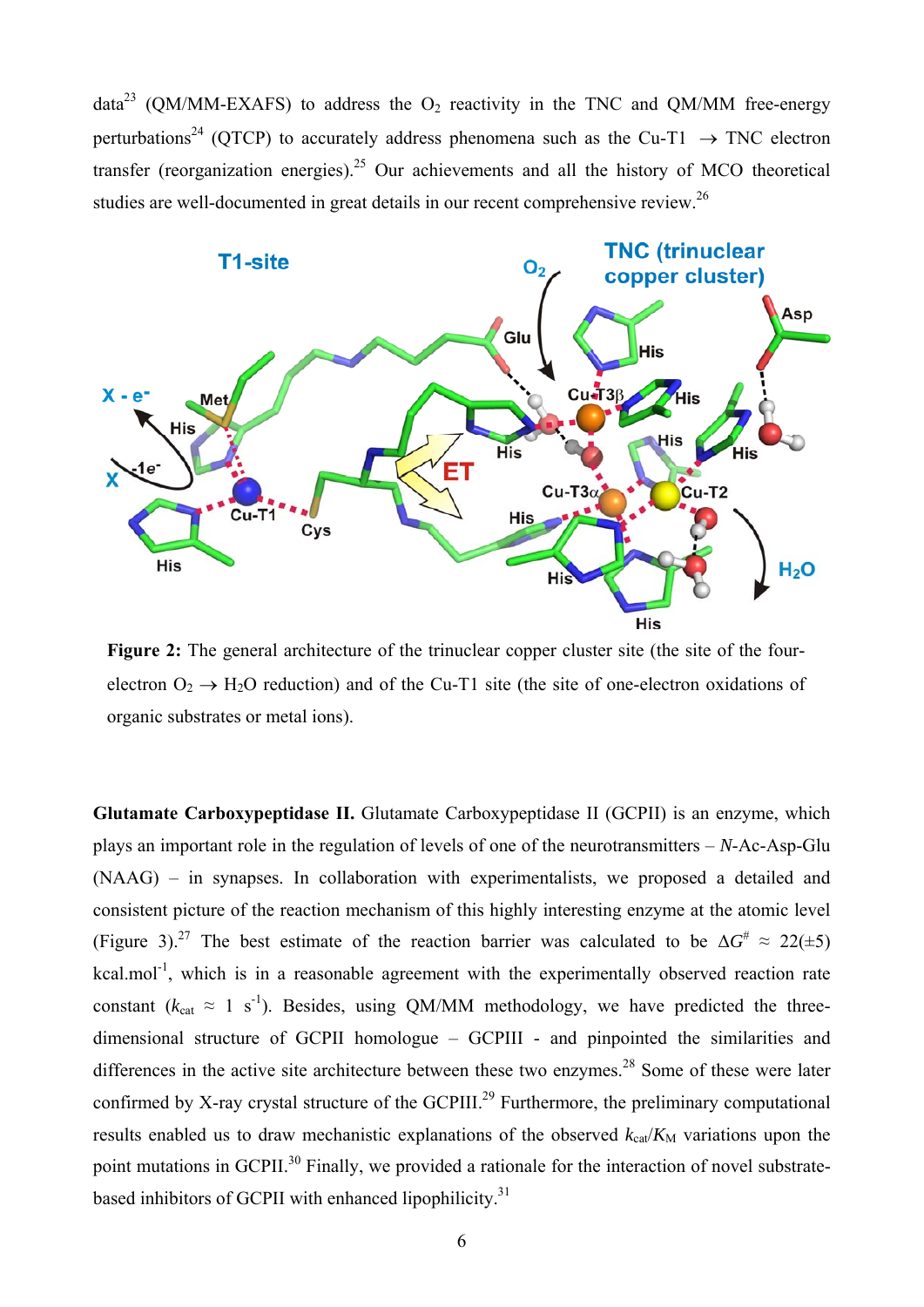

**Figure 3:** *(upper part)* The important steps/structures throughout the GCPII reaction pathway as obtained by QM/MM calculations (the energy profile is not depicted); *(lower part*) the qualitative insight into the GCPII inhibition and the GCPII structure illustrating the mapping of interactions in the GCPII active site, and prediction of the GCPIII structure.

**Manganese Superoxide Dismutase.** Superoxide dismutases (SODs) are enzymes that convert two molecules of the poisonous superoxide radical into molecular oxygen and hydrogen peroxide:

$$
M^{III}SOD_{OH} + O_2^{\bullet -} + H^+ \rightarrow M^{II}SOD_{H2O} + O_2
$$
\n
$$
\tag{4}
$$

$$
M^{\text{II}}SOD_{\text{H2O}} + O_2^{\bullet -} + H^+ \rightarrow M^{\text{III}}SOD_{\text{OH}} + H_2O_2 \tag{5}
$$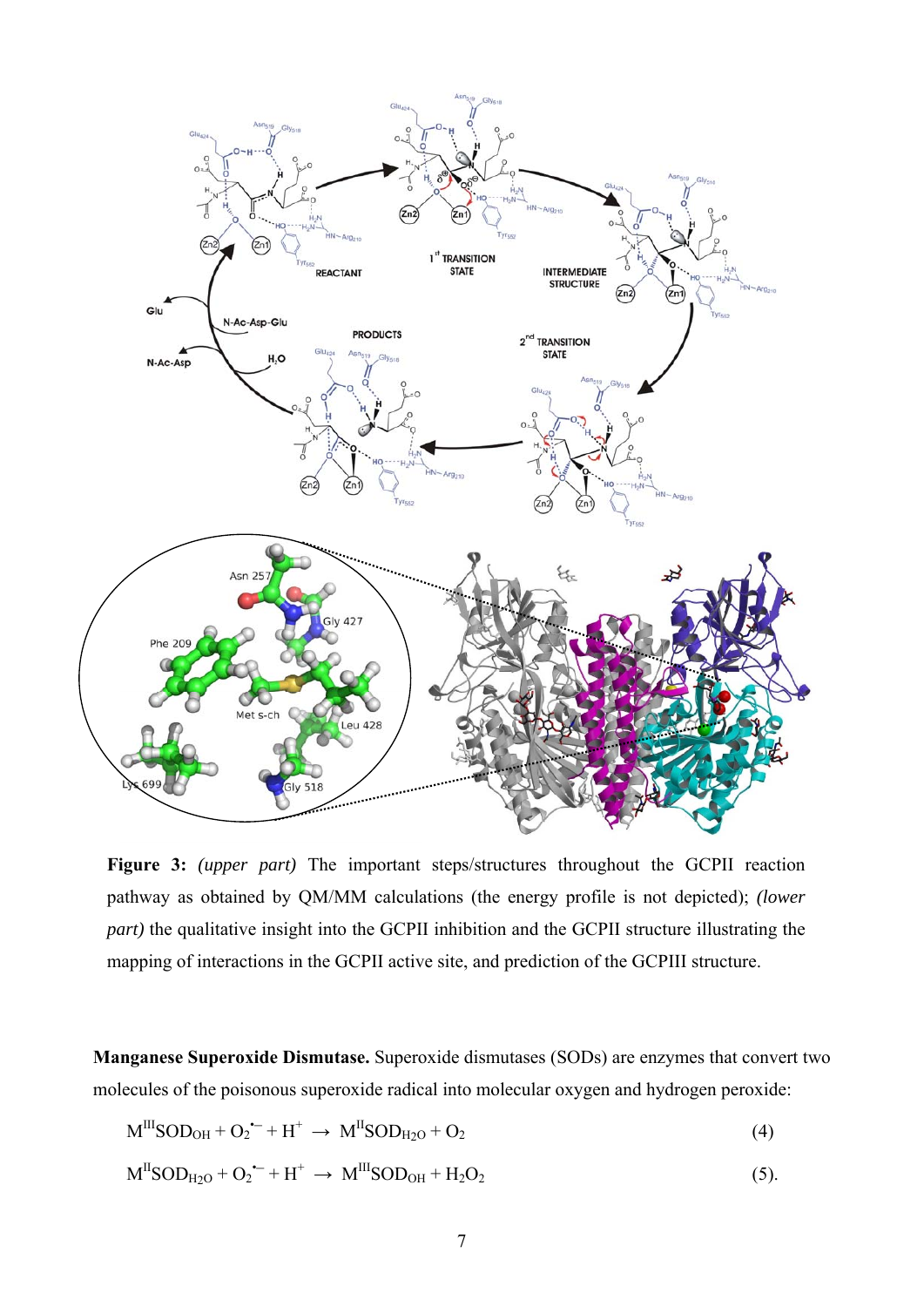According to the metal ion present as the cofactor in the active site, they can be divided into three classes: MnSODs, FeSODs, and CuZnSODs.

In manganese SODs (MnSODs), the redox active manganese ion cycles between the  $Mn^{2+}$  and Mn<sup>3+</sup> oxidation states and accomplishes its enzymatic action in two half-cycles (corresponding to the oxidation and reduction of  $O_2$ <sup>--</sup>, cf. Eqs. 4 and 5). However, the exact reaction mechanism for this disproportionation reaction was unknown. As can be seen from Eqs. 4 and 5, of an utmost importance for understanding the reaction mechanism is the protonation state of the bound water/hydroxide molecule at the MnSOD active site. Therefore, we considered it as the suitable case for the application of the combined QM/MM/X-ray study (so-called quantum refinement, first developed in the group of Prof. Ulf Ryde). Using the method for the MnSOD, we have clearly shown that the solvent ligand is OH in the oxidized  $(Mn^{3+})$  state, whereas it is H<sub>2</sub>O in the reduced  $(Mn^{2+})$  state.<sup>32</sup> Moreover, we have also shown that the putative oxidised structure is to a large extent reduced during data collection, so that it contains a mixture of the  $Mn^{2+}$  and  $Mn^{3+}$  structure. The details of the study can be found in Ref. [32](#page-7-0).

<span id="page-7-0"></span>Conclusive computational evidence concerning the MnSOD reaction cycle was obtained using the QM/MM approach (i.e., modelling the catalyzed reaction in the protein environment).<sup>33</sup> These QM(DFT)/MM results were further complemented by CASSCF/CASPT2/MM single-point energy calculations for the most plausible models to account properly for the multireference character of the various spin multiplets. The results indicate that the oxidation of  $O_2$ <sup>-</sup> to  $O_2$  most likely occurs by an associative mechanism following a two-state (quartet–octet) reaction profile. The barrier height is estimated to be less than  $25 \text{ kJ}$ .mol<sup>-1</sup>. On the other hand, the conversion of  $O_2$ <sup> $\sim$ </sup> to H<sub>2</sub>O<sub>2</sub> is likely to take place by a second-sphere mechanism, *i.e.* without direct coordination of the superoxide radical to the manganese centre. The reaction pathway involves the conical intersection of two quintet states (Figure 4), giving rise to an activation barrier of  $~60 \text{ kJ/mol}^{-1}$ . The activation barriers along the proposed reaction pathways are in very good agreement with the experimentally observed reaction rates of SODs ( $k_{cat} \approx 10^4 - 10^5$  s<sup>-1</sup>).

<span id="page-7-1"></span>Finally, it can be mentioned that in the subsequent study<sup>34</sup> we used the quantum and molecular mechanical thermodynamic cycle perturbation method<sup>24</sup> (OTCP) of Prof. Ulf Ryde to address two key issues related to the function of SODs in general: reduction potential of the metal ion in the active site (Mn, Fe) which is fine-tuned (by the protein) to the specific value, different from its value in solution and the  $pK_a$  values of the metal-bound water-derived species. Though the calculated reduction potentials were quite dependent on many details of the computational procedure and system setup, the final calculated values of 0.3 V were in a very good agreement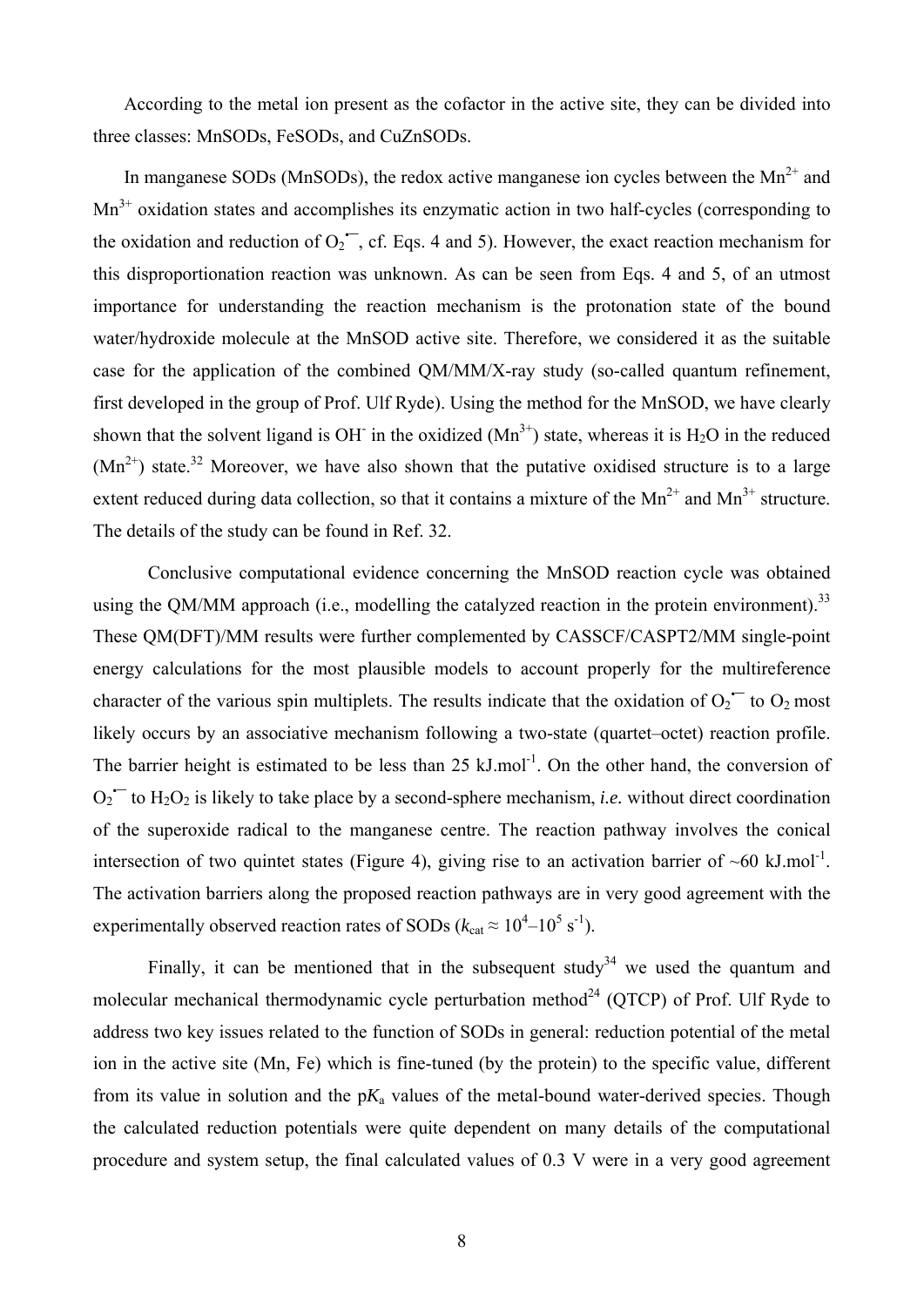with the experiment.<sup>34</sup> Thus, we have shown that it is in principle possible (though extremely difficult) to address these complex phenomena computationally.



**Figure 4.** The two-dimensional QM(B3LYP/6-31G\*)/MM potential-energy surface of the proton-coupled electron transfer from  $Mn-OH<sub>2</sub>$  to  $O<sub>2</sub>$  in the SS2 mechanism. The interatomic distances are in Å. The numbers  $(x, y)$  in the graph depict the spin densities at the manganese and  $O<sub>2</sub>$  centres.

 $\Delta^9$  **Desaturase.** In the recent study<sup>14</sup> we published our first computational data (complemented by a small amount of experimental data from Solomon's laboratory –MCD spectra) on the most challenging system studied insofar in our laboratory -  $\Delta^9$  desaturase ( $\Delta^9$ D).  $\Delta^9$ D is a non-heme diiron enzyme and therefore, the constitution of its active site by itself represents a formidable task for contemporary computational methods. The ultimate goal is to decipher the reaction mechanisms for this type of enzymes and one may expect that along the reaction pathway many reactive intermediates containing iron-oxo units are to be encountered, as well as radicals ensuing from the homolytic cleavage of the C-H bonds, and many other 'non-trivial' species. While the application of DFT methodology might be probably the only practical solution to the problem, its accuracy has not yet been fully grasped. It is difficult, if not impossible, to benchmark DFT methods even on smaller systems (as is normally the standard procedure), as the CASPT2 (RASPT2) or MRCI calculations would necessitate more active orbitals to be included in the calculations than is within the reach of current computational power. Still, the correlation of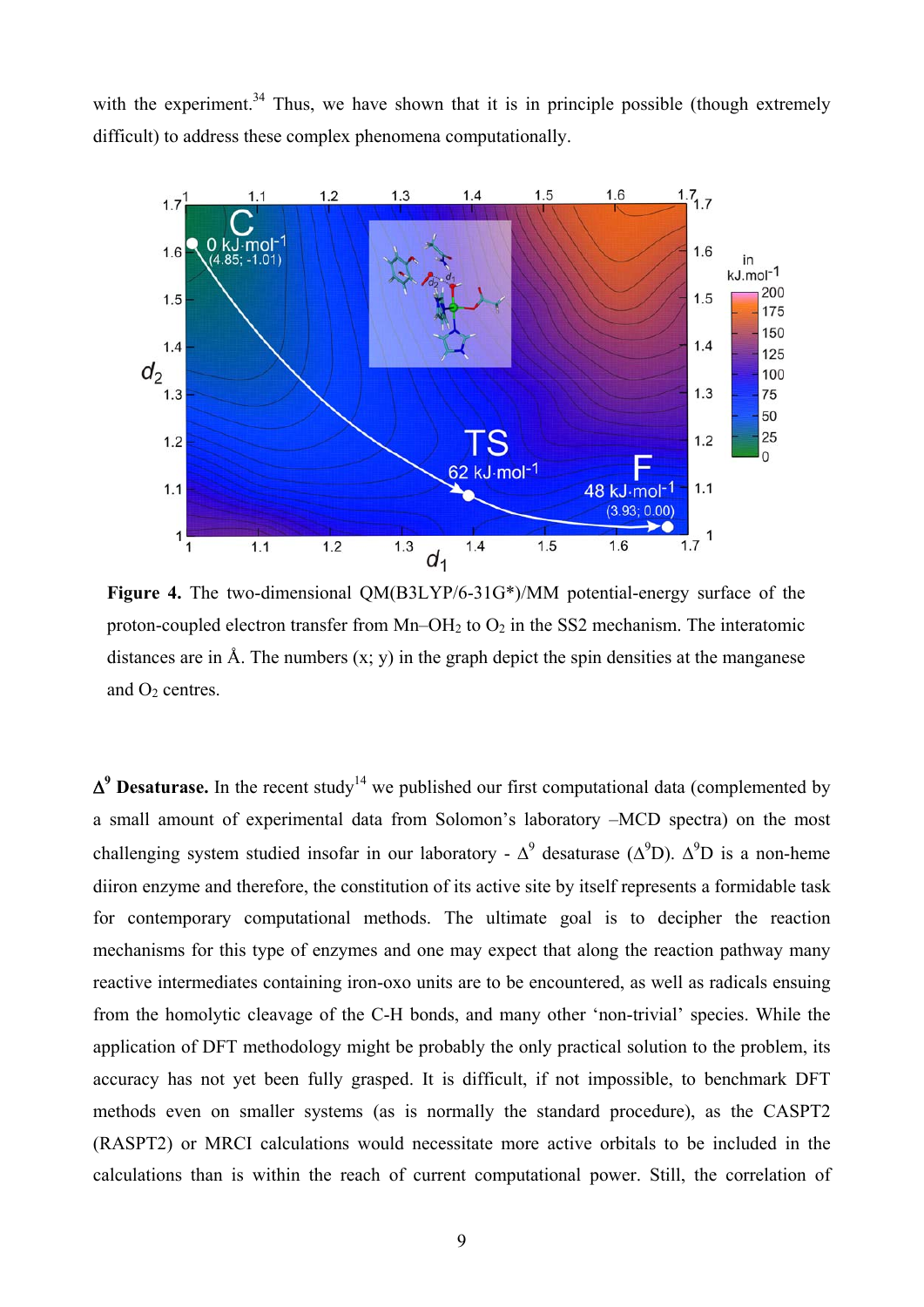several calculated (DFT) spectroscopic parameters with their experimental counterparts (absorption, CD, vibrational, and Mössbauer) for multiple structural models of the experimentally defined peroxodiferric intermediate (**P**) enabled us to lock in the molecular structures present in the initial steps of the catalytic cycle. We suggested that protonation of the peroxide moiety, possibly preceded by water binding in the Fe<sub>A</sub> coordination sphere, could be responsible for the conversion of the **P** intermediate in  $\Delta^9$ D into a form capable of hydrogen abstraction.

#### **Theoretical Calculations of Metal Ion Complexation in Peptides and Proteins**

<span id="page-9-0"></span>**Complexation (Free) Energies of Metal Ions in Biomolecules and Metal Ion Selectivity.** In general, the level of metal-ion selectivity enhancement is dependent on the ability to predict and control the specificity of the site (i.e. an optimal combination of metal-binding residues and the preferred coordination number).<sup>35</sup> The predictions are frequently based on the observed frequency of the occupation of the coordination sites in metalloproteins<sup>36,37</sup> or use semiquantitative concepts, like the HSAB theory of Parr and Pearson.<sup>38</sup> Only recently has the design become assisted by advances and accumulated experience in quantum (theoretical) bioinorganic chemistry. Using high-level quantum chemical methods coupled with efficient algorithms for solving Poisson-Boltzmann equation to account for the effect of environment, many important properties of the first- and second-shell ligand binding have been calculated,  $39,40$  e.g. the effect of the carboxylatebinding mode on metal binding/selectivity and function in proteins.<sup>41</sup>

<span id="page-9-2"></span><span id="page-9-1"></span>We have contributed to the development of novel and modified metal-ion binding sites through several computational studies, in which the affinities of all the metal-binding amino acid side chains towards selected transition metal ions  $(Co^{2+}, Ni^{2+}, Cu^{2+}, Zn^{2+}, Cd^{2+}, and Hg^{2+})$  were evaluated,<sup>42,43</sup> the cooperative effect accompanying the simultaneous binding of more than one AA side chain quantitatively characterised,<sup>44</sup> and finally the ' $M^{2+}$ -specific' combinations of amino acid side chains proposed for each of these metal ions.<sup>45</sup> The predicted  $M^{2+}$ -specific combinations can be considered, on the basis of the DFT/B3LYP calculations of the complexation energies of the metal ions in  $[M(Y_1)...(Y_n)]^{c^+}$  complexes (with Y<sub>i</sub> being an amino acid side chain), to be the best candidates for the highly selective metal-binding site in proteins or peptides. The specificity can be further increased by taking into account the preferred coordination geometry for each metal ion, based on an analysis of the Protein Data Bank (PDB) and Cambridge Structural Database (CSD) structures.<sup>37</sup> Consequently, the  $Co^{2+}$ -specific and  $Ni^{2+}$ -specific combinations are defined as  $[Co(Y_1)...(Y_6)]^{c^+}$  (or  $[Ni(Y_1)...(Y_6)]^{c^+}$ ) complexes (where Y<sub>i</sub>s are 'optimum' amino acid side chains) in an octahedral coordination geometry. For the  $Cd^{2+}$  and  $Zn^{2+}$  ions, the optimal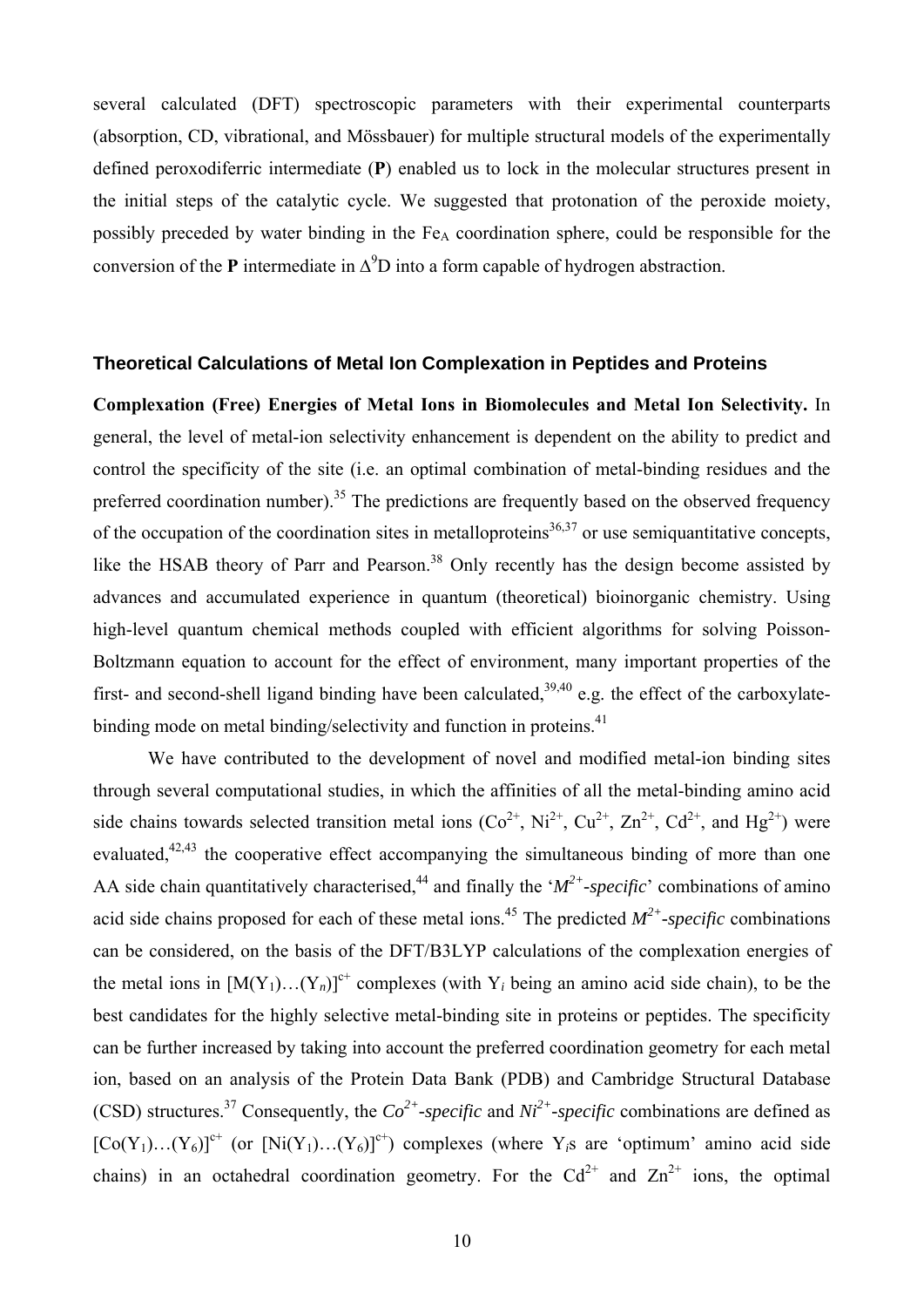$[Zn(Y_1)...(Y_4)]^{c^+}$  or  $[Cd(Y_1)...(Y_4)]^{c^+}$  sites are tetrahedral, for the Cu<sup>2+</sup> square-planar, and for the  $Hg^{2+}$  (i.e.,  $[Hg(Y_1)(Y_2)]^{c+}$ ) linear. These combinations were later used as templates in our design of novel metal-binding peptide sequences (*vide infra*).

In the above systematic studies $42-45$  $42-45$  describing our extensive efforts to address the issues of metal-ion selectivity at the end of 1990s and beginning of 2000s, we demonstrated that some basic trends in the selectivity of metal-ion binding in proteins can be already captured by the interaction (complexation) energies calculated *in vacuo*. Nevertheless, the ultimate goal is the quantitative assessment of the experimental stability constants (which is a measure of the change in the free energy of the system associated with the transfer of the metal ion from the hydrated reference state to the particular complex). The standard thermodynamic cycle used for the calculation of the overall  $\Delta G$  consists of the free energy (or free enthalpy) differences in the gas-phase complexation of the ions and ligands and the difference in the solvation free energies of the complexed and free ligands. These processes are usually associated with large (free) energy changes of several hundreds of kcal.mol<sup>-1</sup> (the gas-phase association of the ion... neutral or ion... ion species and their solvation/desolvation energies) that almost cancel each other out to yield the final  $\Delta G$  values of several kcal.mol<sup>-1</sup>. This fact yields quantitatively accurate calculations of the stability constant as extremely difficult and challenging tasks for computational chemistry.

To this aim, we have recently attempted to critically evaluate the performance of the *ab initio* and DFT electronic structure methods available and recent solvation models in calculations of the energetics associated with metal ion complexation<sup>46</sup>. On the example of five model complexes  $([M^II(CH_3S)(H_2O)]^+$ ,  $[M^II(H_2O)_2(H_2S)(NH_3)]^{2^+}$ ,  $[M^II(CH_3S)(NH_3)(H_2O)(CH_3COO)]$ ,  $[M<sup>II</sup>(H<sub>2</sub>O)<sub>3</sub>(SH)(CH<sub>3</sub>COO)(Im)], [M<sup>II</sup>(H<sub>2</sub>S)(H<sub>2</sub>O)(CH<sub>3</sub>COO)(PhOH)(Im)]<sup>+</sup> in typical coordination$ geometries) and four metal ions (Fe<sup>2+</sup>, Cu<sup>2+</sup>, Zn<sup>2+</sup>, and Cd<sup>2+</sup>; representing open- and closed-shell and the first- and second-row transition metal elements), we provided reference values for the gasphase complexation energies, as presumably obtained using the CCSD(T)/aug-cc-pVTZ method, and compared it with cheaper methods, such as DFT and RI-MP2, that can be used for large-scale calculations. We also discussed two possible definitions of interaction energies underlying the theoretically predicted metal-ion selectivity and the effect of geometry optimization on these values. Finally, popular solvation models, such as COSMO-RS and SMD, were used to demonstrate whether quantum chemical calculations can provide the overall free enthalpy  $(\Delta G)$ changes in the range of the expected experimental values for the model complexes or match the experimental stability constants in the case of three complexes for which the experimental data exist. The computational data also highlighted several intricacies in the theoretical predictions of the experimental stability constants: the covalent character of some metal-ligand bonds (e.g.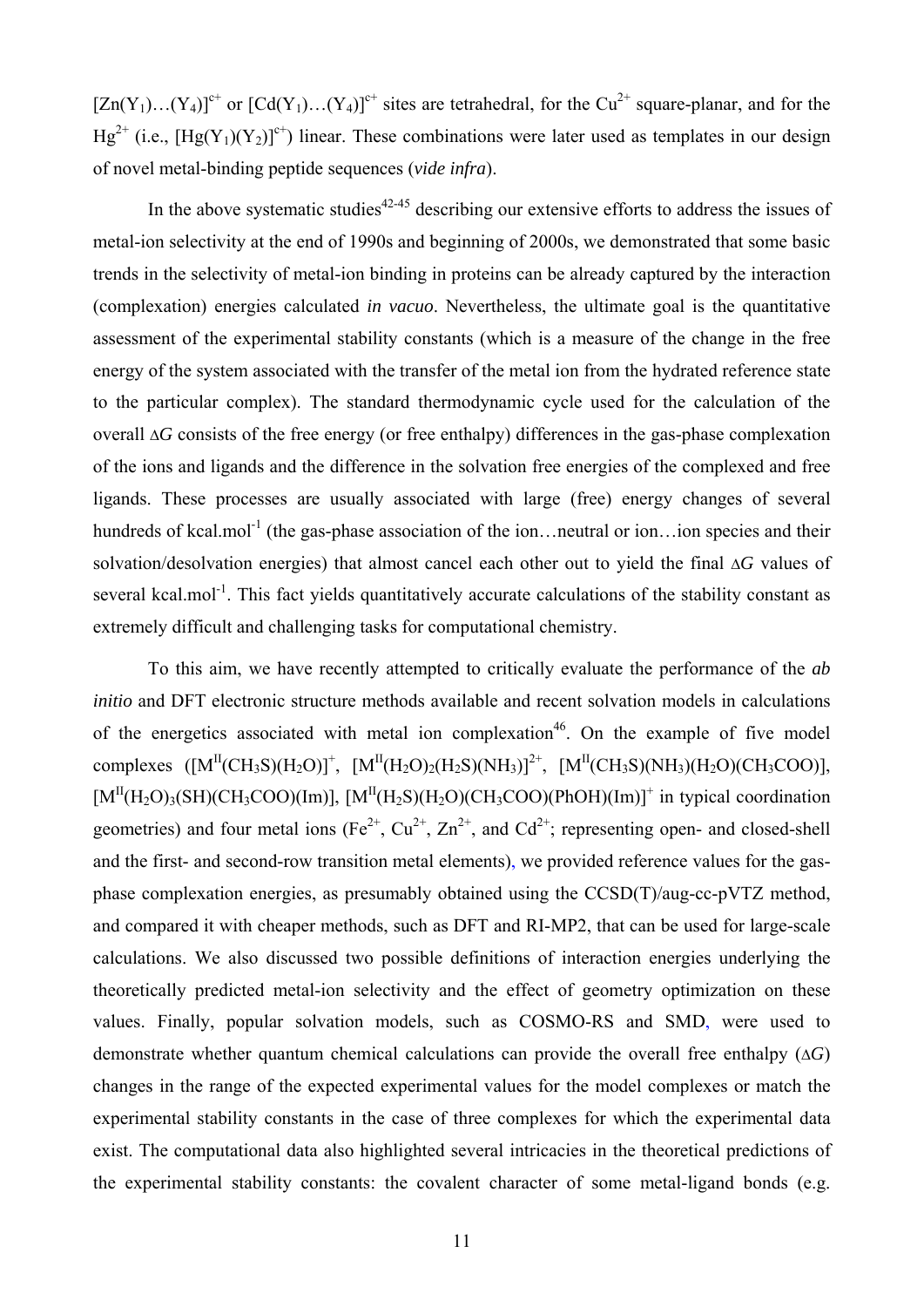Cu(II)-thiolate) causing larger errors in the gas-phase complexation energies, inaccuracies in the treatment of solvation of the charged species and difficulties in the definition of the reference state for Jahn-Teller unstable systems (e.g.,  $\left[\text{Cu}(H_2O)_6\right]^{2+}$ ). While the agreement between the experimental (as derived from the stability constants) and calculated values is often within 5 kcal.mol<sup>-1</sup>, in more complicated cases, it may exceed 15 kcal.mol<sup>-1</sup>. Therefore, extreme caution must be exercised in assessing the subtle issues of metal ion selectivity quantitatively.



Figure 5: The overview of the novel computational strategy for the design of specific metalbinding peptide sequences.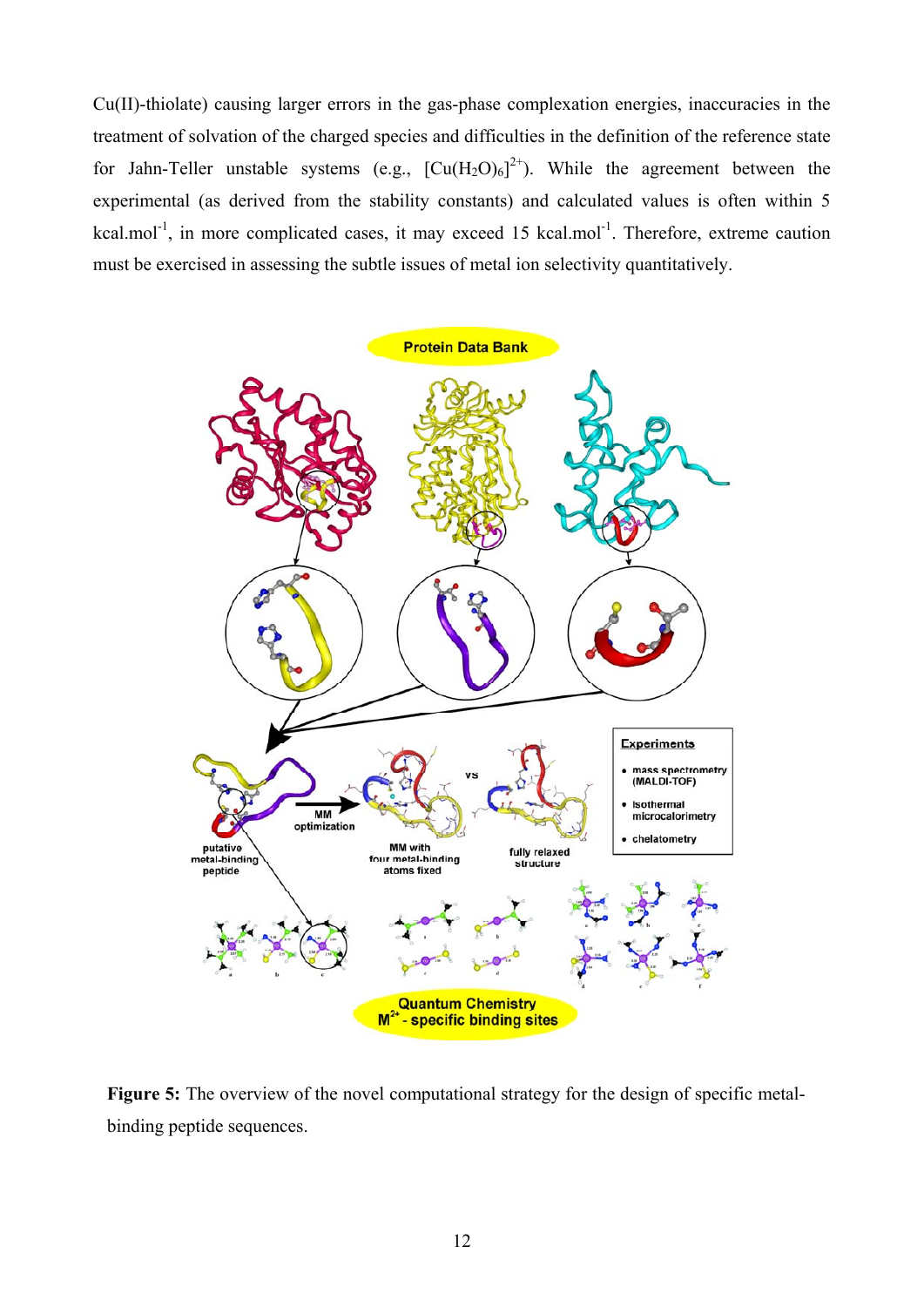**Molecular Design of Novel Metal-Binding Peptide Sequences.** Concomitantly with developing the accurate computational strategies for addressing metal-ion selectivity, the major landmark in a long term project of developing a novel strategy for designing peptides with specific metal-ion  $(M^{2+})$  chelation sites was accomplished in 2008. Ion-specific combinations of amino acid side chains that provide functional groups at the vertices of the desired coordination polyhedron are computationally predicted and linked into a single polypeptide chain (using fragments from the protein structures deposited in the Protein Data Bank).

<span id="page-12-0"></span>The application of this procedure for the most  $M^{2+}$ -specific combinations of amino acid side chains<sup>45</sup> resulted in several peptide sequences (with length of 4-20 amino acids) with the potential for specific binding of six studied metal ions  $(Co^{2+}, Ni^{2+}, Cu^{2+}, Zn^{2+}, Cd^{2+}, and Hg^{2+})$ .<sup>47</sup> The gas-phase association constants of the studied metal ions to these *de novo* designed peptides were experimentally determined by MALDI ionization mass spectrometry using 3,4,5 trihydroxyacetophenone as a matrix, whereas the thermodynamics of the metal ion coordination in condensed phase was measured by isothermal titration calorimetry (ITC) and chelatometry methods. The data show that some of the computationally predicted peptides are potential *M2+ specific* metal ion chelators. The whole strategy for the novel *in silico* design of metal-specific peptides is depicted in Figure 5 and more details about our efforts to tackle the problem of metalion selectivity and the design of metal-binding sequences can be also found in Refs. [37,](#page-9-0) [42-](#page-9-1)[47.](#page-12-0)

#### **Methodological Issues in Bioinorganic Chemistry**

<span id="page-12-1"></span>**Spin-Orbit Coupling Effects in Octahedral Ru(II/III) and Os(II/III) Complexes.** In general, relativistic effects are known to play an important role in bioinorganic chemistry. However, they are not often taken into considerations explicitly and this may even hide some qualitative principles governing the behaviour of metal ions. Thus, in one of our studies the notable discrepancy between the calculated and experimental reduction potentials for some octahedral complexes of osmium(II) was observed, while at the same time a satisfactory (to within 0.05-0.1 V) agreement for their ruthenium(II) counterparts was obtained.<sup>48</sup> It led us to a systematic investigation of its origin. To this end, reduction potentials of several  $Ru^{2+/3+}$  and  $Os^{2+/3+}$ octahedral complexes -  $[M(H_2O)_6]^{2^{+/3+}}$ ,  $[MCl_6]^{4^{+/3-}}$ ,  $[M(NH_3)_6]^{2^{+/3+}}$ ,  $[M(en)_3]^{2^{+/3+}}$   $[M(bipy)_3]^{2^{+/3+}}$ , and  $[M(CN)_6]^{4/3}$  - were calculated using the CASSCF/CASPT2/CASSI and MRCI methods including spin-orbit coupling (SOC) by means of first-order quasi-degenerate perturbation theory (QDPT).49 It was shown that the effect of SOC accounts for a systematic shift of approximately -70 mV in the reduction potentials of the studied ruthenium (II/III) complexes and an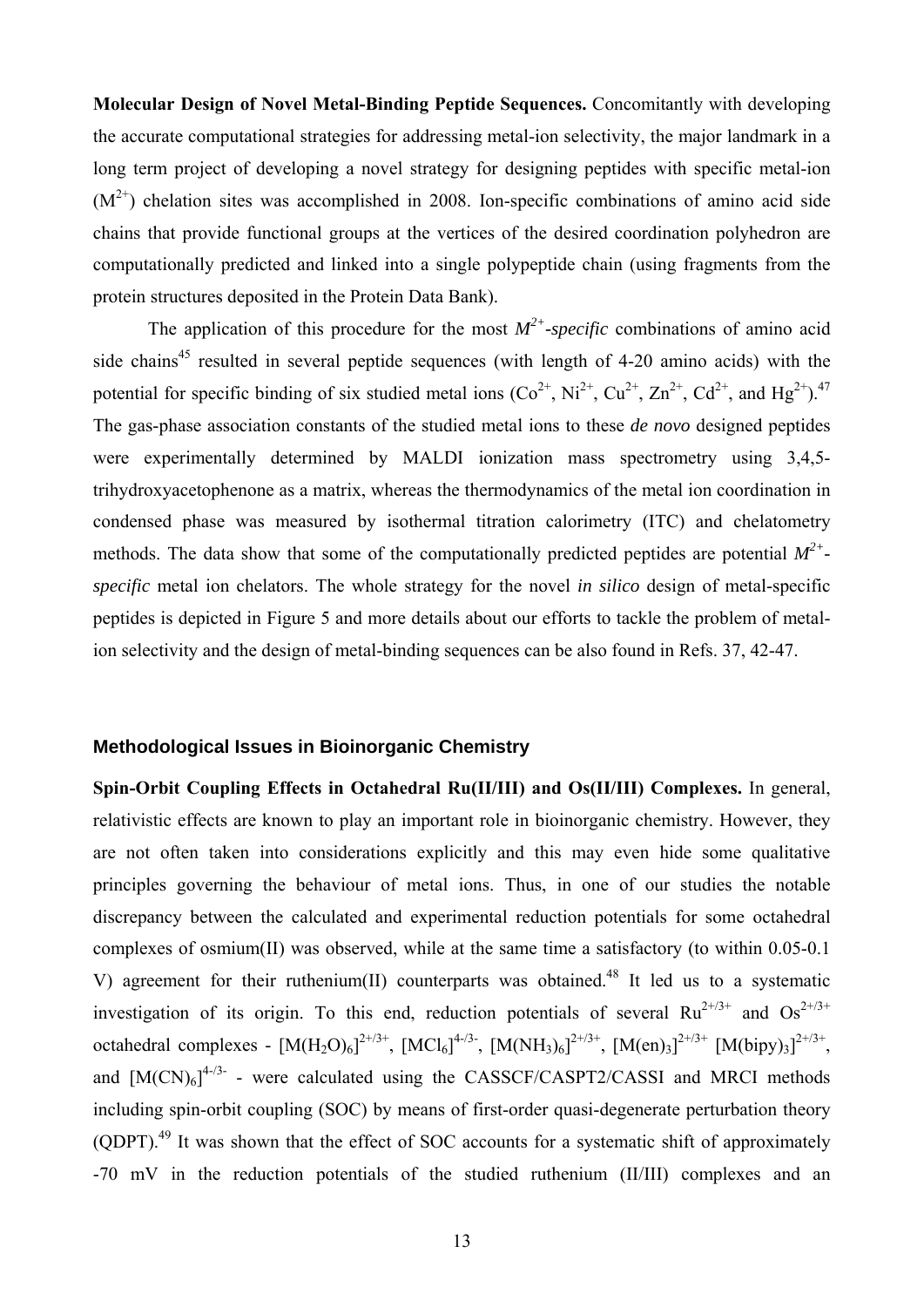approximately -300 mV shift for the osmium(II/III) complexes. SOC splits the sixfold degenerate  ${}^{2}T_{2g}$  ground electronic state (in ideal octahedral symmetry) of the M<sup>3+</sup> ions into the E<sub>(5/2)g</sub> Kramers' doublet and  $G_{(3/2)g}$  quartet, which were calculated to split by 1354-1573 cm<sup>-1</sup> in the Ru<sup>3+</sup> and by 4155-5061 cm<sup>-1</sup> in the  $Os^{3+}$  complexes. It was demonstrated that this splitting represents the main contribution to the stabilization of the  $M^{3+}$  ground state with respect to the closed shell  ${}^{1}A_{1g}$  ground state in M<sup>2+</sup> systems.

These results led us to the conclusion that, especially for  $Os^{2+/3+}$  complexes, an inclusion of SOC is necessary to avoid systematic errors of  $\sim$ 300 mV in the calculated reduction potentials and only then the accurate values can be obtained (once the solvation energy is calculated with an acceptable accuracy, which is also a non-trivial task). The effect is schematically depicted in Figure 6 and more details can be found in Ref. [49](#page-12-1).



**Figure 6.** Schematic representation of the SOC effects on the values of the reduction potentials of  $Ru^{2+/3+}$  and  $Os^{2+/3+}$  octahedral complexes.

**Curvature Correction for Microiterative Optimizations with QM/MM Electronic Embedding.** Another contribution to the method development has been represented by the improvement of the QM/MM minimization procedure. We suggested a computationally cheap second-order correction that employs an estimated Hessian from the Davidon-Fletcher-Powell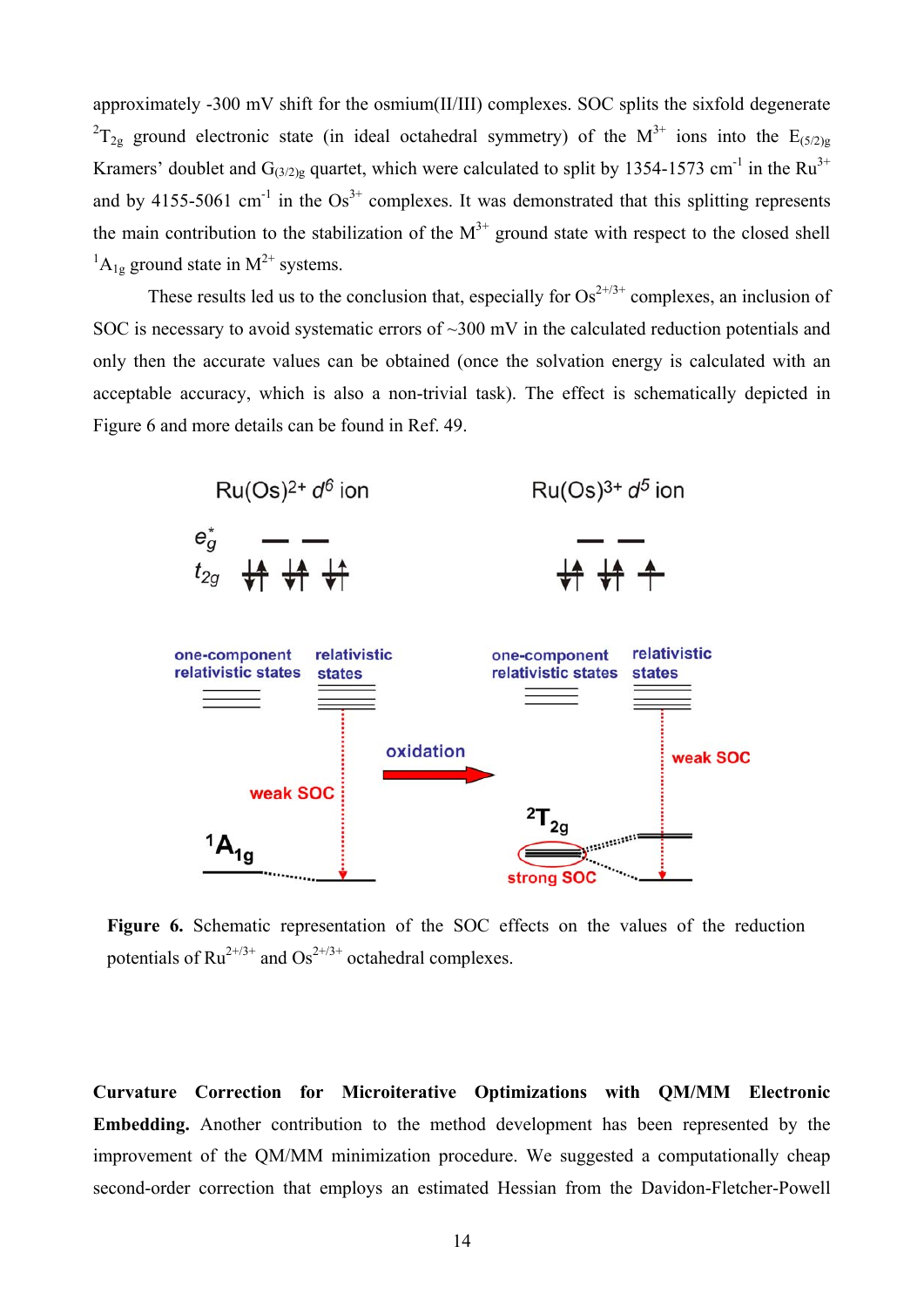method to tackle the problems caused by the too small curvature of the QM/MM potential energy surface. Test calculations on four metalloenzymatic systems (~100 QM atoms, ~2000 relaxed MM atoms, ~20000 atoms in total) show that our approach efficiently restores the convergence in cases where gradient correction leads to oscillations<sup>50</sup> and thus improves the robustness of the QM/MM minimization.

#### **Conclusions**

This thesis consists of our contributions to the field of *theoretical bioinorganic chemistry*. Its author witnessed the development of the field over the past one and half decade. Indeed, starting (in mid 1990s) with the first attempts to model the catalytic action of metalloproteins (using small active site models of  $\sim$ 30-50 atoms, modelled in the gas-phase environment) we matured to a 'thoughtful and educated' usage of today's sophisticated methods and approaches, such as QM/MM schemes, advanced solvation models, QM/MM-FEP-like sampling, various modern DFT functionals, multi-reference wave function methods and many others (*cf.*, Fig. 1). These enabled us to take into account the full system in the context of the condensed-phase environment and thus slowly converge to a situation where theoretical calculations rival the experiments and sometimes even provide guidance to the experimental collaborators. It has not been, though, the rivalry, but rather a friendship and complementarity between the two that led to the overall progress in bioinorganic chemistry. On the theoretical side, this implies that the modern computational approaches tend to change from the 'interpretative domain' to a 'predictive domain'. This transfer or rather extension has to be, though, fuelled by a never-ending conceptual and methodological development. We may foresee that in near future, further progress in computational methodology will result in the situation when theoretical bioinorganic chemistry will be an integral part of the description and characterization of any system studied by bioinorganic chemists.

#### **References**

- <span id="page-14-0"></span>(1) Waldron, K. J.; Robinson, N. J. *Nat. Rev. Microbiol.* **2009**, *7*, 25.
- (2) Balcells, D.; Clot, E.; Eisenstein, O. *Chem. Rev.* **2010**, *110*, 749.
- (3) Solomon, E. I.; Ginsbach, J. W.; Heppner, D. E.; Kieber-Emmons, M. T.; Kjaergaard, C. H.;
- Smeets, P. J.; Tian, L.; Woertink, J. S. *Faraday Discuss.* **2011**, *148*, 11.
- (4) Seefeldt, L. C.; Hoffman, B. M.; Dean, D. R. *Annu. Rev. Biochem.* **2009**, *78*, 701.
- (5) Harvey, J. N. *Phys. Chem. Chem. Phys.* **2007**, *9*, 331.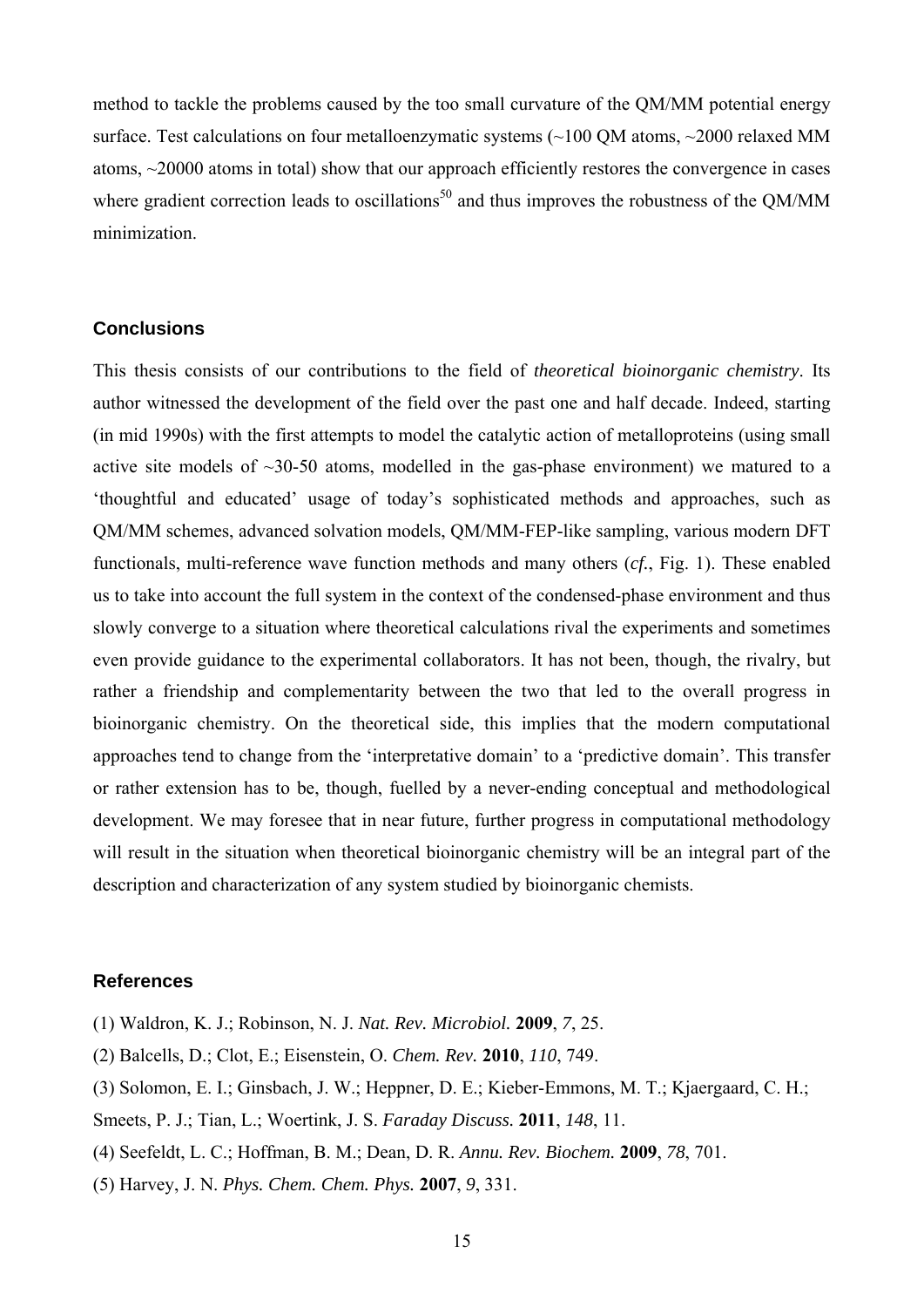- (6) Dutton, P. L.; Moser, C. C. *Faraday Discuss.* **2011**, *148*, 443.
- (7) Page, C. C.; Moser, C. C.; Chen, X.; Dutton, P. L. *Nature* **1999**, *402*, 47.
- (8) Senn, H. M.; Thiel, W. *Angew. Chem.-Int. Edit.* **2009**, 48, 1198.
- (9) Warshel, A.; Sharma, P. K.; Kato, M.; Xiang, Y.; Liu, H. B.; Olsson, M. H. M. *Chem. Rev.*

- (10) Kohn W. *Rev. Modern Phys.* **1999**, *71*, 1253.
- (11) Rokob, T. A.; Srnec, M.; Rulíšek, L. *Dalton Trans.* **2012**, *41*, 5754.
- (12) Neese, F.; Liakos, D. G.; Ye, S. *J. Biol. Inorg. Chem.* **2011**, *16*, 821.
- (13) Lippard, S. J.; Berg, J. M. in *Principles of Bioinorganic Chemistry*, University Science Books (1994).
- (14) Srnec, M.; Rokob, T. A.; Schwartz, J. K.; Kwak, Y.; Rulíšek, L.; Solomon, E. I. *Inorg. Chem.* **2012**, *51,* 2806.
- (15) Messerschmidt, A. In *Multicopper oxidases*; Messerschmidt, A., Ed.; World Scientific: Singapore; River Edge, NJ, (1997); p. 23.
- (16) Solomon, E. I.; Sundaram, U. M.; Machonkin, T. E. *Chem. Rev.* **1996**, *96*, 2563.
- (17) Rulíšek, L.; Solomon, E. I.; Ryde, U. *Inorg. Chem.* **2005**, *44*, 5612.
- (18) Augustine, A. J.; Quintanar, L.; Stoj, C. S.; Kosman, D. J.; Solomon, E. I. *J. Am. Chem. Soc.* **2007**, *129*, 13118.
- (19) Lee, S.-K.; George, S. D.; Antholine, W. E.; Hedman, B.; Hodgson, K. O.; Solomon, E. I. *J. Am. Chem. Soc.* **2002**, *124*, 6180.
- (20) Chalupský, J.; Neese, F; Solomon, E. I.; Ryde, U.; Rulíšek, L. *Inorg. Chem.* **2006**, *45*, 11051.
- (21) Vancoillie, S.; Chalupský, J.; Ryde, U.; Solomon, E. I.; Pierloot, K., Neese, F., Rulíšek, L. *J. Phys. Chem. B* **2010***, 114,* 7692.
- (22) Srnec, M.; Ryde, U.; Rulíšek, L. *Faraday Discuss.* **2011**, *148*, 41.
- (23) Ryde, U.; Hsiao, Y.-W.; Rulíšek, L., Solomon, E. I. *J. Am. Chem. Soc.* **2007**, *129*, 726.
- (24) Rod, T. H.; Ryde, U. *Phys. Rev. Lett.* **2005**, *94*, 138302.
- (25) Hu, L.-H.; Farrokhnia, M.; Heimdal, J.; Shleev, S.; Rulíšek, L.; Ryde, U. *J. Phys. Chem. B*  **2011**, *115*, 13111.
- (26) Rulíšek, L.; Ryde, U. *Coord. Chem. Rev.* **2012**, *256*, yy-zz. In press DOI:
- 10.1016/j.ccr.2012.04.019.
- (27) Klusák, V.; Bařinka, C.; Plechanovová, A.; Mlčochová, P.; Konvalinka, J.; Rulíšek, L.; Lubkowski, J. *Biochemistry* **2009**, *48*, 4126.
- (28) Hlouchová, K; Bařinka, C.; Klusák, V.; Šácha, P; Mlčochová, P.; Majer, P.; Rulíšek, L.; Konvalinka, J. *J. Neurochem.* **2007**, *101*, 682.

**<sup>2006</sup>**, *106*, 3210.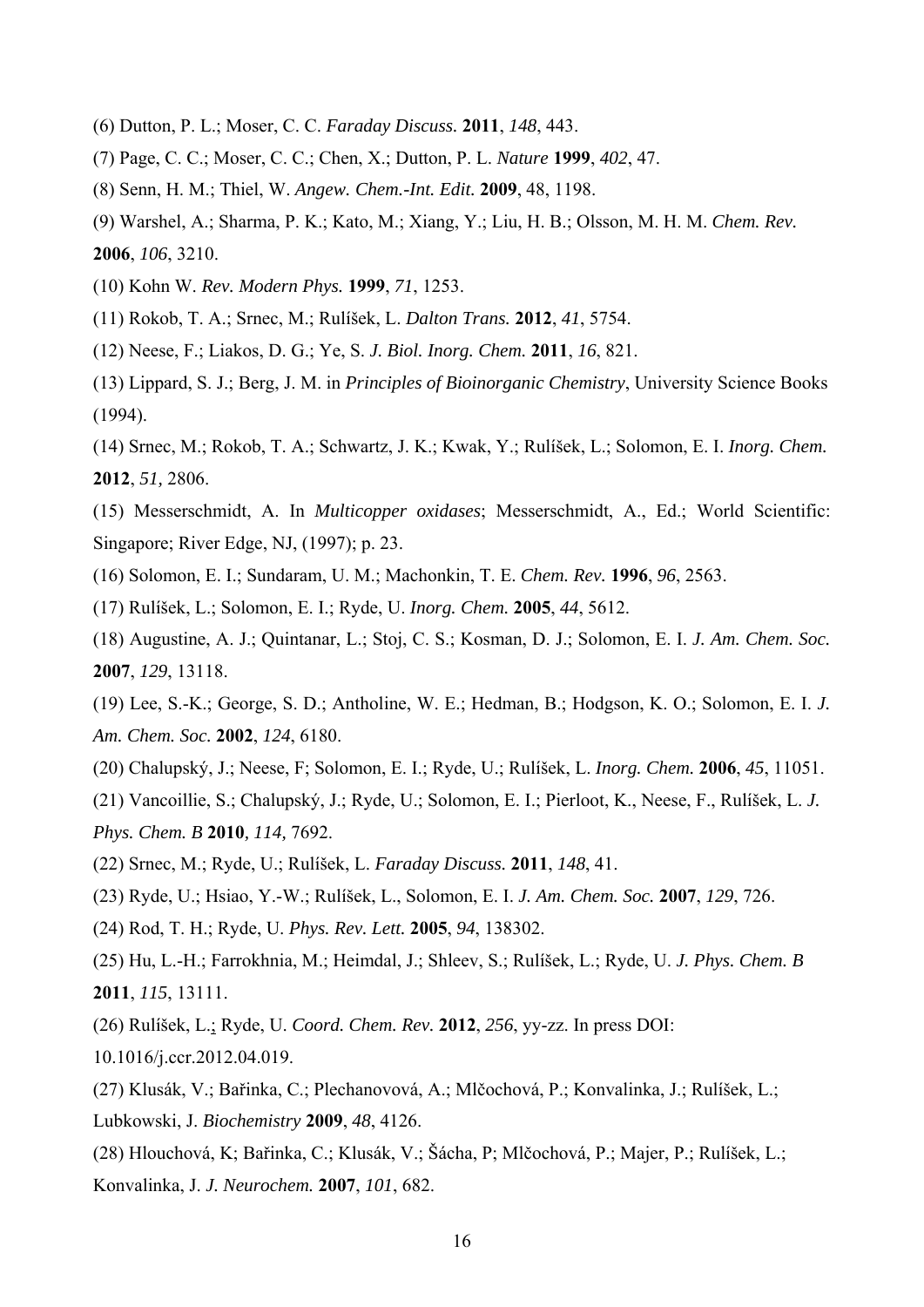- (29) Hlouchová, K.; Bařinka, C.; Konvalinka, J.; Lubkowski, J. *FEBS Journal* **2009**, *276*, 4448.
- (30) Mlčochová, P.; Plechanovová, A.; Bařinka, C.; Mahadevan, D.; Saldanha, J. W.; Rulíšek, L.; Konvalinka, J. *FEBS Journal* **2007***, 274,* 4731.
- (31) Plechanovová, A.; Byun, Y; Alquicer, G.; Škultétyová, Ľ; Mlčochová, P.; Němcová, A.; Kim,
- H.-J.; Navrátil, M.; Mease, R.; Lubkowski, J.; Pomper, M.; Konvalinka, J.; Rulíšek, L.; Bařinka,
- C. *J. Med. Chem.* **2011**, *54*, 7535.
- (32) Rulíšek, L.; Ryde, U. *J. Phys. Chem. B* **2006**, *110*, 11511.
- (33) Srnec, M.; Aquilante, F.; Ryde, U.; Rulíšek, L. *J. Phys. Chem. B* **2009**, *113,* 6074.
- (34) Heimdal, J.; Kaukonen, M.; Srnec, M.; Rulíšek, L.; Ryde, U. *ChemPhysChem* **2011**, *12*, 3337.
- (35) Lee, K. H.; Matzapetakis, M.; Mitra, S.; Marsh, E. N. G.; Pecoraro, V. L. *J. Am. Chem. Soc.* **2004**, *126*, 9178.
- (36) Glusker, J. P. *Adv. Protein Chem.* **1991**, *42*, 1.
- (37) Rulíšek, L.; Vondrášek, J. *J. Inorg. Biochem.* **1998**, *71*, 115.
- (38) Parr, R. G.; Pearson, R. G. *J. Am. Chem. Soc.* **1983**, *105*, 7512.
- (39) Dudev, T.; Lim, C. *J. Am. Chem. Soc.* **2002**, *124*, 6759.
- (40) Dudev, T.; Lim, C. *J. Phys. Chem. B* **2001**, *105*, 10709.
- (41) Dudev, T.; Lim, C. *Acc. Chem. Res.* **2007**, *40*, 85.
- (42) Rulíšek, L.; Havlas, Z. *J. Am. Chem. Soc.* **2000**, *122*, 10428.
- (43) Rulíšek, L.; Havlas, Z. *J. Chem. Phys.* **2000**, *112*, 149.
- (44) Rulíšek, L.; Havlas, Z. *J. Phys. Chem. A* **2002**, *106*, 3855.
- (45) Rulíšek, L.; Havlas, Z. *J. Phys. Chem. B* **2003**, *107*, 2376.
- (46) Gutten, O.; Beššeová, I.; Rulíšek, L. *J. Phys. Chem. A* **2011**, *115*, 11394.
- (47) Kožíšek, M.; Svatoš, A.; Buděšínský, M.; Muck, A.; Bauer, M. C.; Kotrba, P.; Ruml, T.;
- Havlas, Z.; Linse, S.; Rulíšek, L. *Chem. Eur. J.* **2008**, *14*, 7836.
- (48) Vrábel, M.; Hocek, M.; Havran, L.; Fojta, M.; Votruba, I.; Klepetářová, B.; Pohl, R.; Rulíšek,
- L.; Zendlová, L.; Hobza, P.; Shih, I.; Mabery, E.; Mackman, R. *Eur. J. Inorg. Chem.* **2007**, 1752.
- (49) Srnec, M.; Chalupský, J.; Fojta, M.; Zendlová, L.; Havran, L.; Hocek, M.; Kývala, M.;
- Rulíšek, L. *J. Am. Chem. Soc.* **2008**, *130*, 10947.
- (50) Rokob, T. A.; Rulíšek, L. *J. Comput. Chem.* **2012**, *33,* 1197.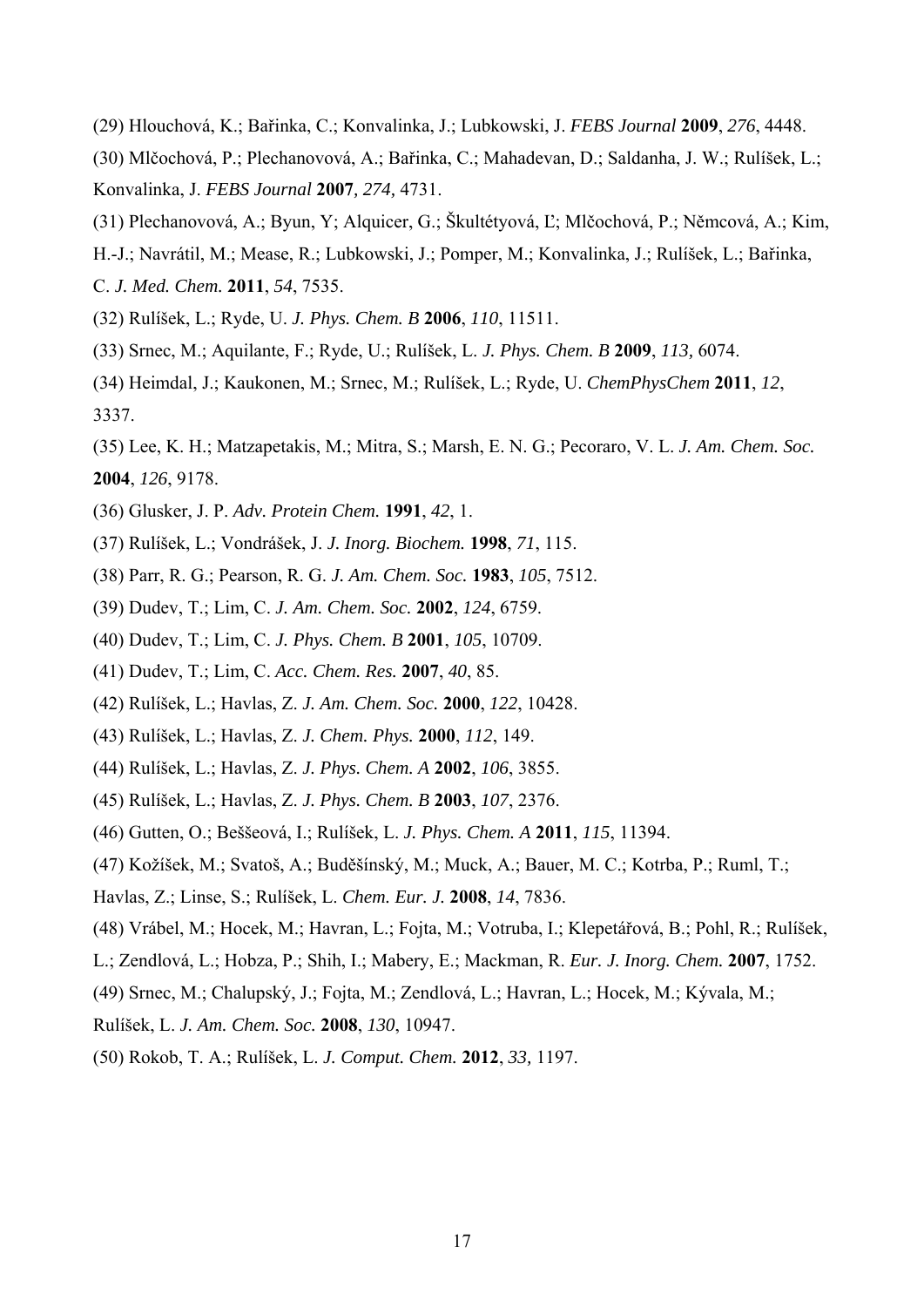#### List of Publications Comprising the Thesis (corresponding author(s) denoted by  $*$ ):

- 1. Rulíšek, L.\*; Vondrášek, J.: Coordination Geometries of Selected Transition Metal Ions ( $Co^{2+}$ ,  $\overline{Ni^{2+}, Cu^{2+}, Zn^{2+}, Cd^{2+}, Hg^{2+}}$  in Metalloproteins. *J. Inorg. Biochem.* **1998**, 71, 115-127.
- 2. Rulíšek, L.\*; Havlas, Z.: Ab Initio Calculations of Monosubstituted (CH3OH, CH3SH, NH3)  $\overline{Hydrated}$  Ions of  $\overline{Zn}^{2+}$  and  $\overline{Ni}^{2+}$ . *J. Phys. Chem. A* **1999**, 103, 1634-1639.
- 3. Rulíšek, L.\*; Havlas, Z.: Ab Initio Calculations of [CoY6-*n*X*n*] 2+ Complexes. *J. Chem. Phys.* **2000**, *112*, 149-157.
- 4. Rulíšek, L.\*; Havlas, Z.: Theoretical Studies of Metal Ion Selectivity. 1. DFT Calculations of Interaction Energies of Amino Acid Side Chains with Selected Transition Metal Ions  $(Co^{2+})$ , Ni<sup>2+</sup>, Cu<sup>2+</sup>, Zn<sup>2+</sup>, Cd<sup>2+</sup>, Hg<sup>2+</sup>). *J. Am. Chem. Soc.* **2000**, *122*, 10428-10439.
- 5. Rulíšek, L.\*; Havlas, Z.: Theoretical Studies of Metal Ion Selectivity. 2. DFT Calculations of the Affinity of Metal-Binding Sites in Metalloproteins for Selected Transition Metal Ions  $(Co^{2+}, Ni^{2+}, Cu^{2+}, Zn^{2+}, Cd^{2+}, Hg^{2+})$ . *J. Phys. Chem. A* **2002**, *106*, 3855-3866.
- 6. Rulíšek, L.\*; Havlas, Z.: Theoretical Studies of Metal Ion Selectivity. 3. A Theoretical Design of the Most Specific Combinations of Functional Groups Representing Amino Acid Side Chains for the Selected Metal Ions  $(Co^{2+}, Ni^{2+}, Cu^{2+}, Zn^{2+}, Cd^{2+}, and Hg^{2+})$ . *J. Phys. Chem. B* **2003**, *107*, 2376-2385.
- 7. Rulíšek, L.; Solomon, E. I.; Ryde, U.\*: A OM/MM Study of the O<sub>2</sub> Reductive Cleavage in the Catalytic Cycle of Multicopper Oxidases. *Inorg. Chem.* **2005**, *44*, 5612-5628.
- 8. Rulíšek, L.\*; Ryde, U.: Structure of Reduced and Oxidised Manganese Superoxide Dismutase - A Combined Computational and Experimental Approach. *J. Phys. Chem. B* **2006**, *110*, 11511-11518.
- 9. Chalupský, J.; Neese, F; Solomon, E. I.; Ryde, U.; Rulíšek, L.\*: Multireference *Ab Initio* Calculations on Reaction Intermediates of the Multicopper Oxidases. *Inorg. Chem.* **2006**, *45*, 11051-11059.
- 10. Srnec, M.; Chalupský, J.; Fojta, M.; Zendlová, L.; Havran, L.; Hocek, M.; Kývala, M.\*; Rulíšek, L.\*: Effect of Spin-Orbit Coupling on Reduction Potentials of Octahedral Ruthenium (II/III) and Osmium (II/III) Complexes. *J. Am. Chem. Soc.* **2008**, *130*, 10947-10954.
- 11. Kožíšek, M.; Svatoš, A.; Buděšínský, M.; Muck, A.; Bauer, M. C.; Kotrba, P.; Ruml, T.; Havlas, Z.; Linse, S.; Rulíšek, L.\*: Molecular Design of Specific Metal-Binding Peptide Sequences from Protein Fragments. Theory and Experiment. *Chem. Eur. J.* **2008**, *14*, 7836-7846.
- 12. Srnec, M.; Aquilante, F.; Ryde, U.; Rulíšek, L.\*: Reaction Mechanism of Manganese Superoxide Dismutase Studied by Combined Quantum and Molecular Mechanical Calculations and Multiconfigurational Methods. *J. Phys. Chem. B* **2009**, *113,* 6074-6086.
- 13. Klusák, V.; Bařinka, C.; Plechanovová, A.; Mlčochová, P.; Konvalinka, J.; Rulíšek, L.\*; Lubkowski, J.\*: Reaction Mechanism of Glutamate Carboxypeptidase II Revealed by Mutagenesis, X-ray Crystallography and Computational Methods. *Biochemistry* **2009**, *48*, 4126-4138.
- 14. Vancoillie, S.; Chalupský, J.; Ryde, U.; Solomon, E. I.; Pierloot, K., Neese, F.\*, Rulíšek, L.\*: Multireference *Ab Initio* Calculations of g tensors for Trinuclear Copper Clusters in Multicopper Oxidases. *J. Phys. Chem. B* **2010***, 114,* 7692-7702.
- 15. Srnec, M.; Ryde, U.; Rulíšek, L.\*: Reductive Cleavage of the O–O Bond in Multicopper Oxidases: QM/MM and QM Study. *Faraday Discuss.* **2011**, *148*, 41-53.